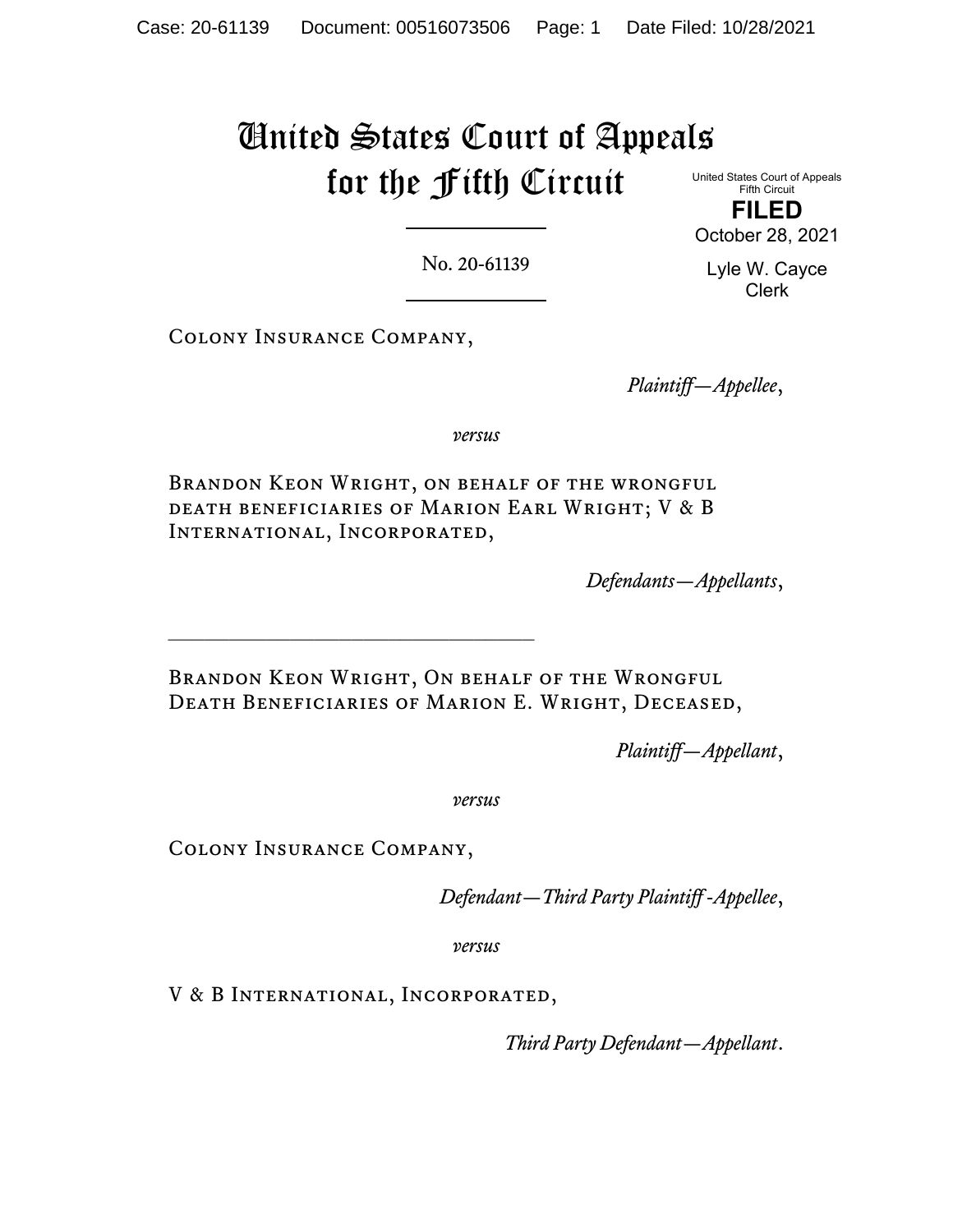Case: 20-61139 Document: 00516073506 Page: 2 Date Filed: 10/28/2021

No. 20-61139

Appeal from the United States District Court for the Southern District of Mississippi USDC No. 5:19-CV-88 USDC No. 5:20-CV-43

Before Elrod, Southwick, and Costa, *Circuit Judges*. Leslie H. Southwick, *Circuit Judge*:

The district court issued a declaratory judgment that an automobile driver's death was not covered by the terms of the defendant insurance company's policy. The wrongful-death beneficiaries of the driver appeal, claiming that the driver's death was covered under the policy. We AFFIRM.

# FACTUAL AND PROCEDURAL BACKGROUND

Marion Wright was driving his personal vehicle to a logging site in Claiborne County, Mississippi on the morning of January 31, 2018. As Wright drove by a sawmill owned by V & B International, Inc., he collided with the sawmill's metal gate that had swung out across the road. Wright suffered multiple traumatic injuries and died at the scene.

Prior to Wright's death, V & B had purchased a commercial general liability insurance policy from Colony Insurance Company. The policy provides coverage for bodily injury and property damage suffered on V & B's premises during the coverage period. Section 2.g of the policy, though, excludes coverage for " 'bodily injury' or 'property damage' arising out of the ownership, maintenance, use, or entrustment to others of any aircraft, 'auto' or watercraft owned or operated by or rented or loaned to any insured." Further, an endorsement titled the "absolute auto exclusion" purports to replace Section 2.g and excludes " 'bodily injury' or 'property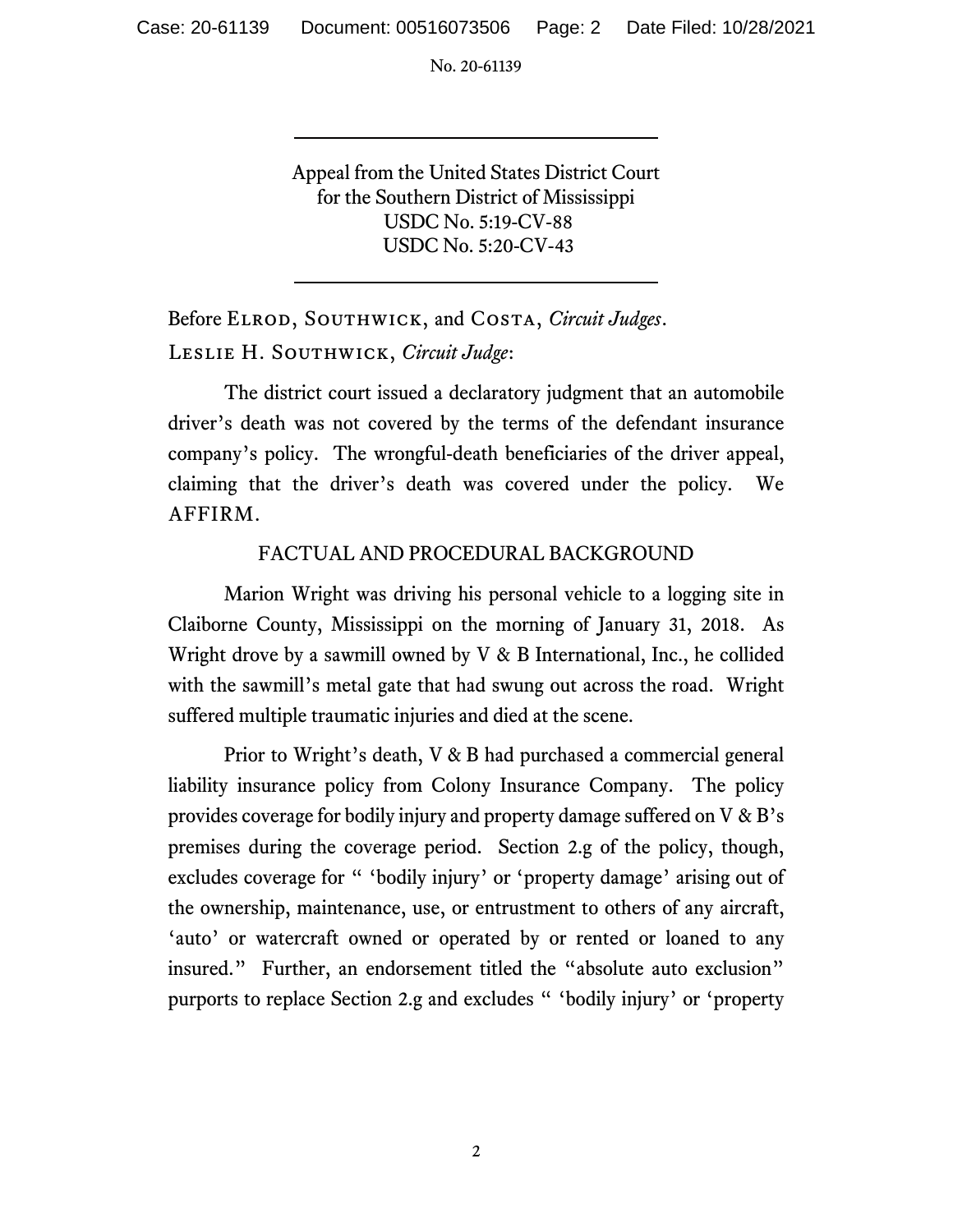damage' arising directly or indirectly out of the ownership, maintenance, use or entrustment to others of any aircraft, 'auto' or watercraft."

On February 2, 2018, Wright's wrongful-death beneficiaries notified Colony of their potential claims under V & B's policy. On February 27, 2018, Colony contacted V & B to deny coverage under the absolute auto exclusion. About three weeks later, the wrongful-death beneficiaries sued  $V \& B$  in the Circuit Court of Claiborne County, Mississippi. On August 30, 2019, counsel for Wright's beneficiaries notified Colony that they had compromised their claims against V & B and demanded coverage. The state court entered a final judgment on September 17, 2019, explaining that V & B settled with Wright's beneficiaries for \$900,000, to be collected "only against applicable insurance proceeds, if any."

On September 19, 2019, Colony filed this action in the United States District Court for the Southern District of Mississippi, requesting a declaration that it had no liability under the policy for Wright's death. On October 28, 2019, the wrongful-death beneficiaries sued Colony in state court seeking a declaratory judgment regarding the policy. Colony removed that action, which was consolidated with the action for declaratory relief. All parties moved for summary judgment. The district court granted summary judgment for Colony, concluding that the policy unambiguously excludes coverage for any injury arising from an automobile accident, regardless of the car's ownership.

# DISCUSSION

We review a grant of summary judgment *de novo*, using the same standard a district court is to apply. *Bolton v. City of Dallas*, 472 F.3d 261, 263 (5th Cir. 2006). The moving party has the burden to show the absence of a genuine dispute of material fact. *Stearns Airport Equip. Co., Inc. v. FMC Corp.*, 170 F.3d 518, 521 (5th Cir. 1999)*.* We view all evidence in the light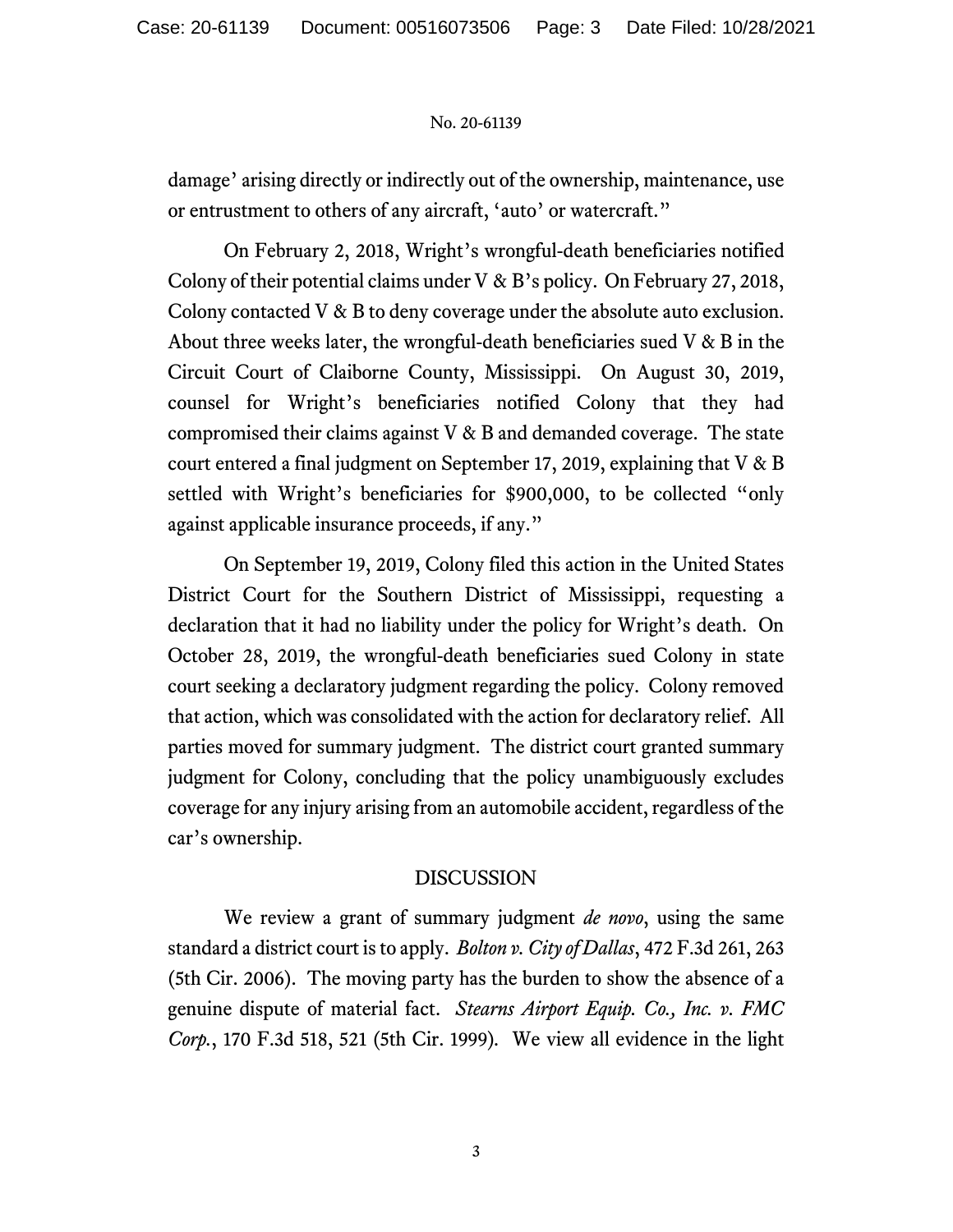most favorable to the non-moving parties, drawing all reasonable inferences in their favor. *Bolton*, 472 F.3d at 261.

This diversity action is governed by Mississippisubstantive law. *Delta & Pine Land Co. v. Nationwide Agribusiness Ins. Co.*, 530 F.3d 395, 399 (5th Cir. 2008). When interpreting an insurance policy under Mississippi law, courts "look at the policy as a whole, consider all relevant portions together and, whenever possible, give operative effect to every provision in order to reach a reasonable overall result." *J & W Foods Corp. v. State Farm Mut. Auto. Ins. Co.*, 723 So. 2d 550, 552 (Miss. 1998). An endorsement "controls the policy insofar as it enlarges, modifies or restricts the terms" of the policy. *Camden Fire Ins. Ass'n v. New Buena Vista Hotel Co.*, 24 So. 2d 848, 850 (Miss. 1946).

"[I]f a contract is clear and unambiguous, then it must be interpreted as written." *Corban v. United Servs. Auto. Ass'n*, 20 So. 3d 601, 609 (Miss. 2009) (quoting *United States Fid. & Guar. Co. v. Martin*, 998 So. 2d 956, 963 (Miss. 2008)). Although "ambiguities must be resolved in favor of the non-drafting party," they "do not exist simply because two parties disagree over the interpretation of a policy." *Id.* Instead, "[a]mbiguities exist when a policy can be logically interpreted in two or more ways, where one logical interpretation provides for coverage." *Id.* "Exclusions and limitations on coverage are also construed in favor of the insured." *Id.* 

Colony and the wrongful-death beneficiaries do not dispute that Wright's death is an occurrence under the policy that would be covered unless there is an applicable exclusion. Accordingly, the only issue before this court is whether a valid exclusion applies.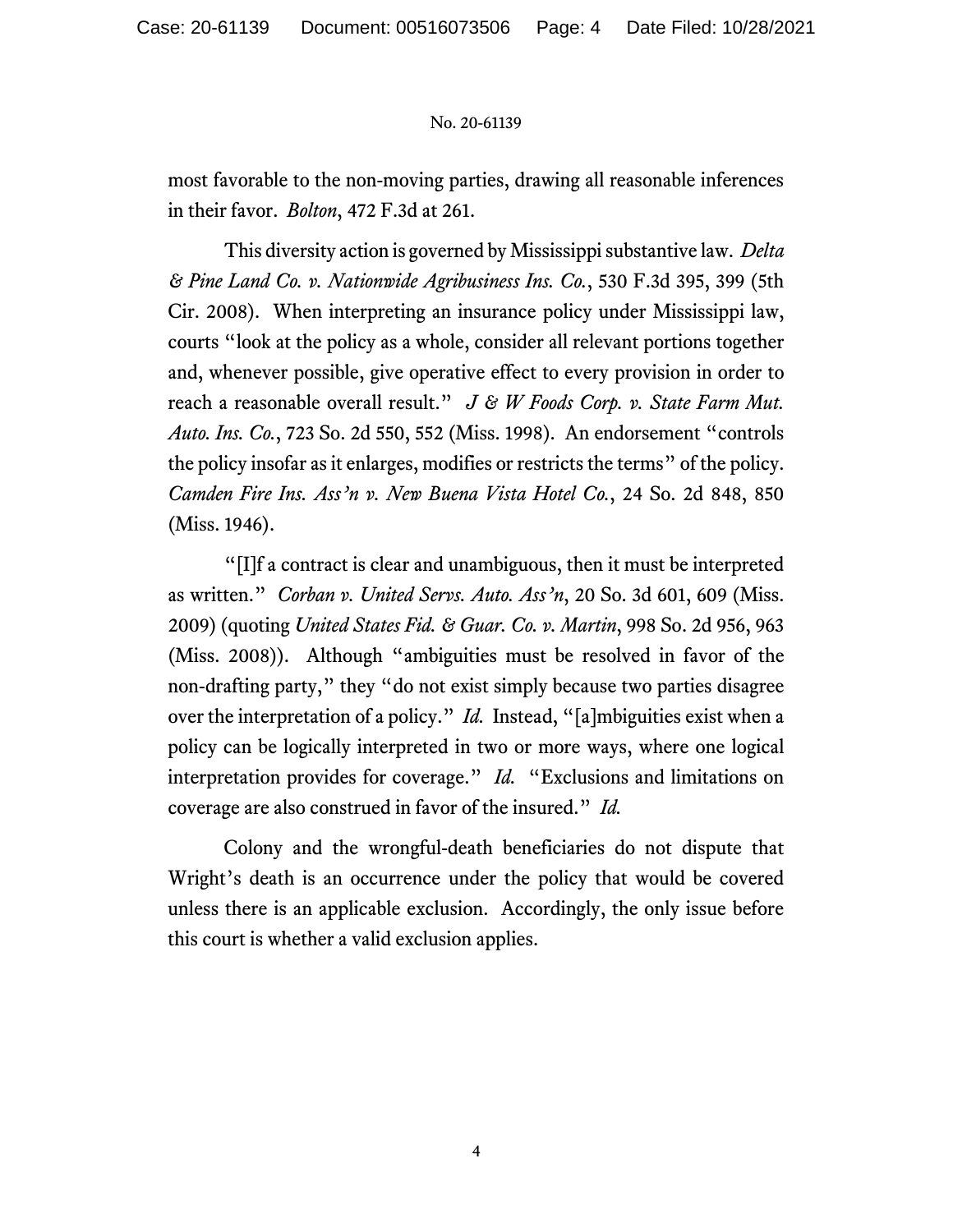At the district court and on appeal, the wrongful-death beneficiaries argued that the policy unambiguously covered Wright's death.<sup>[1](#page-4-0)</sup> Section 2.g of the policy states that the insurance does not apply to:

"Bodily injury" or "property damage" arising out of the ownership, maintenance, use or entrustment to others of any aircraft, "auto" or watercraft *owned or operated by or rented or loaned to any insured.* Use includes operation and "loading or unloading."

This exclusion applies even if the claims against any insured allege negligence or other wrongdoing in the supervision, hiring, employment, training or monitoring of others by that insured, if the "occurrence" which caused the "bodily injury" or "property damage" involved the ownership, maintenance, use or entrustment to others of any aircraft, "auto" or watercraft that is owned or operated by or rented or loaned to any insured.

(emphasis added).

This original Section 2.g auto exclusion was replaced by the absolute auto exclusion which "deleted and replaced" the original text with this:

[This insurance does not apply to] "[b]odily injury" or "property damage" arising directly or indirectly out of the ownership, maintenance, use or entrustment to others of any

<span id="page-4-0"></span><sup>&</sup>lt;sup>1</sup> At the district court, the plaintiffs argued that the accident was covered under what is called the "concurrent-cause doctrine." Because they do not identify this as an issue on appeal, we do not consider it. Besides dropping one argument, the wrongful-death beneficiaries seek to raise a new argument on appeal concerning a separate endorsement, "the unmanned aircraft exclusion." The district court never considered that exclusion because briefing on summary judgment did not refer to it. "[A]rguments not raised before the district court are waived and cannot be raised for the first time on appeal." *LeMaire v. La. Dep't of Transp. & Dev*., 480 F.3d 383, 387 (5th Cir. 2007). We therefore do not address this separate exclusion.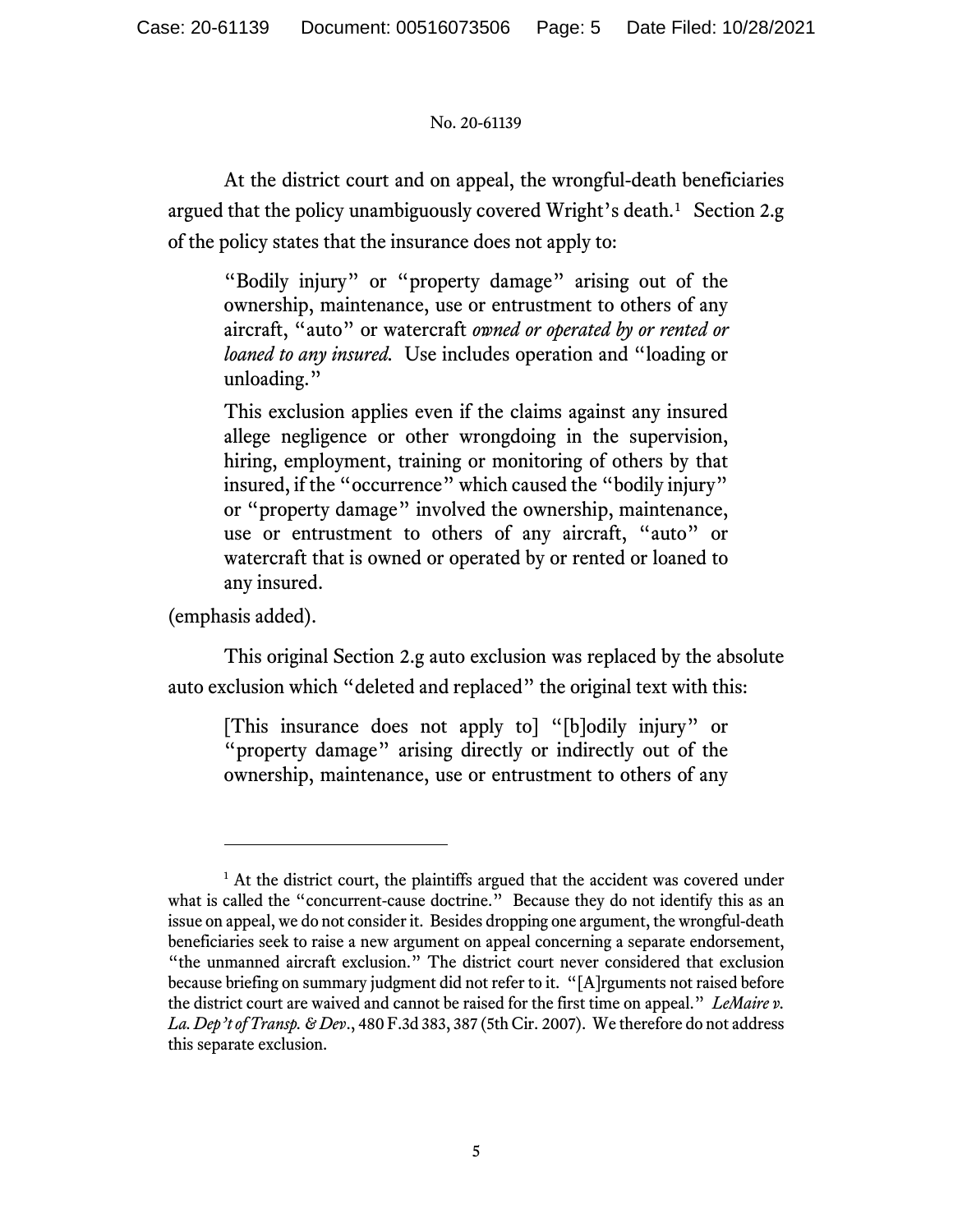aircraft, "auto" or watercraft. Use includes operation and "loading or unloading".

This exclusion applies even if the claims against any insured allege negligence or other wrongdoing in the supervision, hiring, employment, training or monitoring of others by that insured, if the "occurrence" which caused the "bodily injury" or "property damage" involved the ownership, maintenance, use or entrustment to others of any aircraft, "auto" or watercraft.

There is no coverage for injuries arising "directly or indirectly out of the . . . use . . . of any 'auto'" without limiting the provision's effect to the insured's autos. The policy must be interpreted "as written." *Corban*, 20 So. 3d at 609. Taking the absolute auto exclusion as written, the policy excludes coverage regardless of any nexus — or lack thereof — between the insured and the auto.

We agree with the district court's well-reasoned and thorough order on summary judgment explaining why there is no coverage for the tragic events underlying this litigation. AFFIRMED.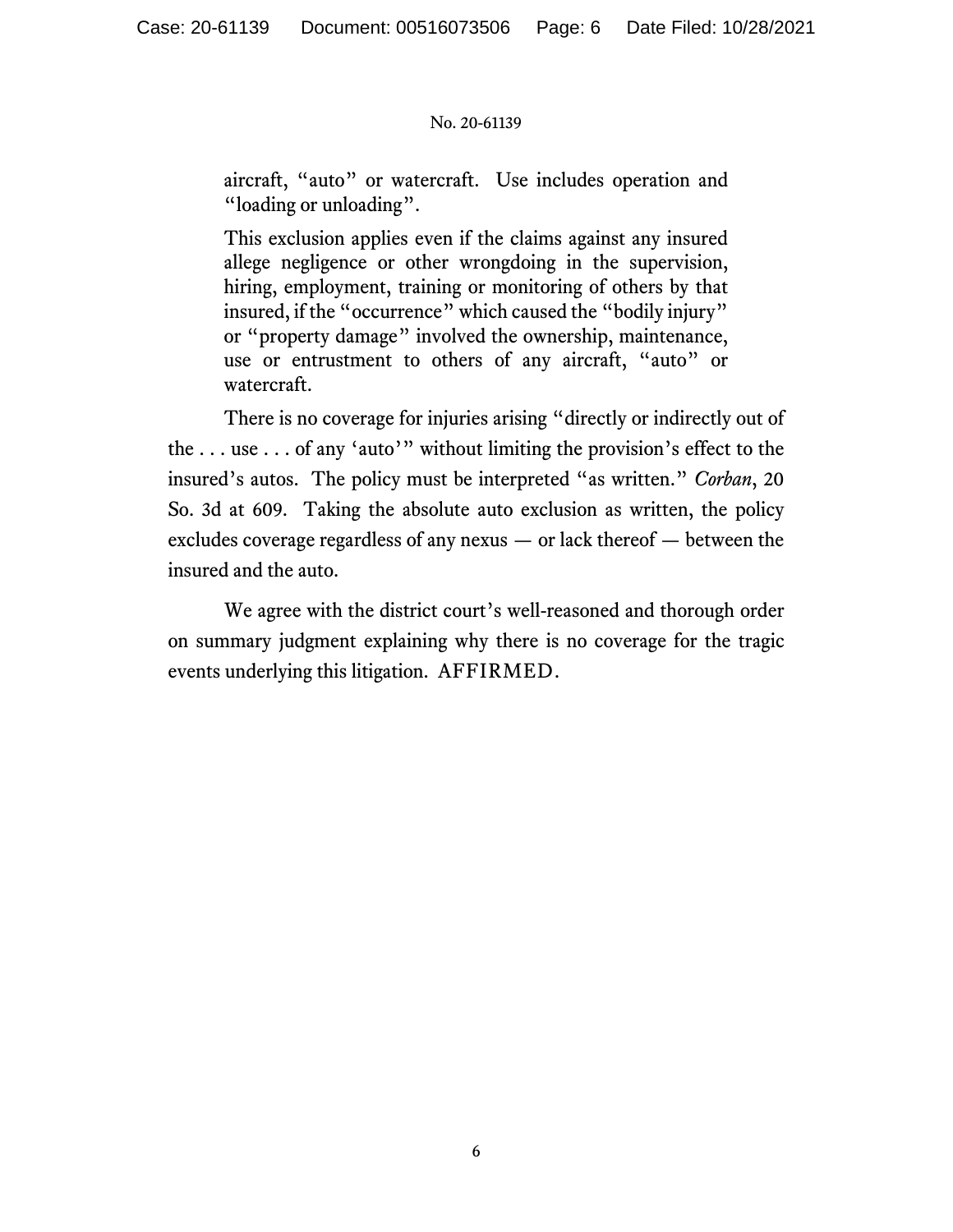# Gregg Costa, *Circuit Judge*, concurring:

I fully join the court's opinion, which affirms that the district court correctly decided the issues before it. I also agree that the appellant failed to raise, and thus forfeited, the argument that the insurance policy is ambiguous because of two potentially conflicting endorsements. I write separately to address the often-invoked-but-rarely-applied exception to the forfeiture rule that the appellant urges us to apply and explain why it does not.

The enigmatic exception allows a court to overlook forfeiture when "the newly raised issue concerns a pure question of law and a refusal to consider it would result in a miscarriage of justice." *Volkswagen of Am., Inc. v. Robertson*, 713 F.2d 1151, 1166 (5th Cir. 1983). Almost four decades ago, we said that this exception will "usually" overcome forfeiture when its conditions are met. *Id*.

That is no longer true. Our most recent published decision I could find excusing forfeiture on these grounds is more than a decade old. *See AG Acceptance Corp. v. Veigel*, 564 F.3d 695, 701 (5th Cir. 2009). Although the exception seems like a relic of an era more forgiving of forfeiture, it is still part of our jurisprudence. *Jacobs v. Nat'l Drug Intel. Ctr.*, 548 F.3d 375, 378 (5th Cir. 2008) (noting that "one panel of our court may not overturn another panel's decision" absent a change in law by the Supreme Court, our *en banc*  court, or Congress).

With the exception still on the books, the question becomes when we should apply it. A panel of this court recently noted the seeming arbitrariness of the exception, warning that courts "must be on guard for the risk of judicial bias when it comes to discretionary practices such as addressing forfeited issues." *Rollins v. Home Depot USA*, 8 F.4th 393, 398 (5th Cir. 2021). There is a difference, however, between ad-hoc "all things considered" discretion and discretion guided by the background rationales underlying certain rules.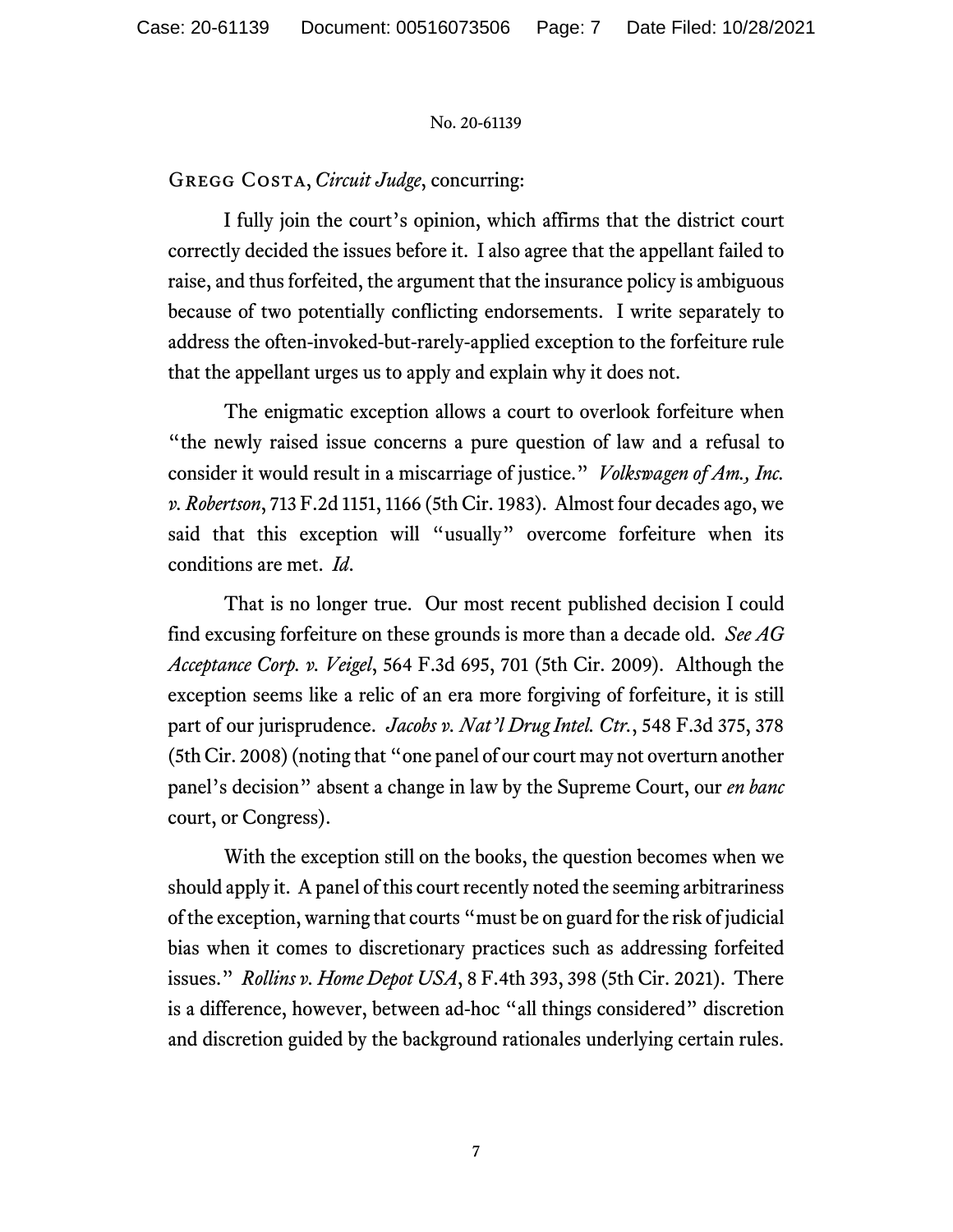Frederick Schauer, *Exceptions*, 58 U. Chi. L. Rev. 871, 895–97 (1991) (distinguishing between the two).The latter—guided discretion—is standard fare in many doctrines that require judges to exercise judgment. *See*  Henry J. Friendly, *Indiscretion About Discretion*, 31 EMORY L.J. 747, 784 (1982) ("[D]iscretionary choices are not left to a court's 'inclination, but to its judgment; and its judgment is to be guided by sound legal principles.'" (quoting *United States v. Burr*, 25 F. Cas. 30, 35 (C.C. Va. 1807) (Marshall,  $(C.J.))$ ).

The few cases from the last two decades in which we invoked the "pure question of law and miscarriage of justice" exception provide a clue to help guide our discretion in this area. We overlooked forfeiture when a plaintiff argued for the first time on appeal that the Prison Litigation Reform Act's exhaustion requirement does not apply to former prisoners. *Bernal v. Bexar County*, 757 F. App'x 316, 318–19 (5th Cir. 2018) (unpublished). Considering the newly raised issue was justified because our caselaw had already endorsed the plaintiff's plain reading of the statute. *Id.* at 320 (citing *Janes v. Hernandez*, 215 F.3d 541 (5th Cir. 2000)). Similarly, because our precedent already held that a statute barred attorneys' fees, we excused a party's failure to so argue in the district court. *AG Acceptance Corp.*, 564 F.3d at 701 (citing *Utica Lloyd's of Tex. v. Mitchell*, 138 F.3d 208, 210 (5th Cir. 1998)). In both cases, an opinion from our court already recognized the legal principle that was belatedly invoked on appeal. Finding the issue forfeited would have resulted in a decision contrary to binding precedent and the laws the legislatures had enacted.

One of the keys to understanding the exception, then, is the "pure" modifier to the "question of law" element. Most appeals will involve some questions of law. The issue in this case—how to interpret a contract—is a legal question subject to *de novo* review. But such a question of law is not necessarily, or even usually, the same as a *pure* question of law. *See Rollins*, 8